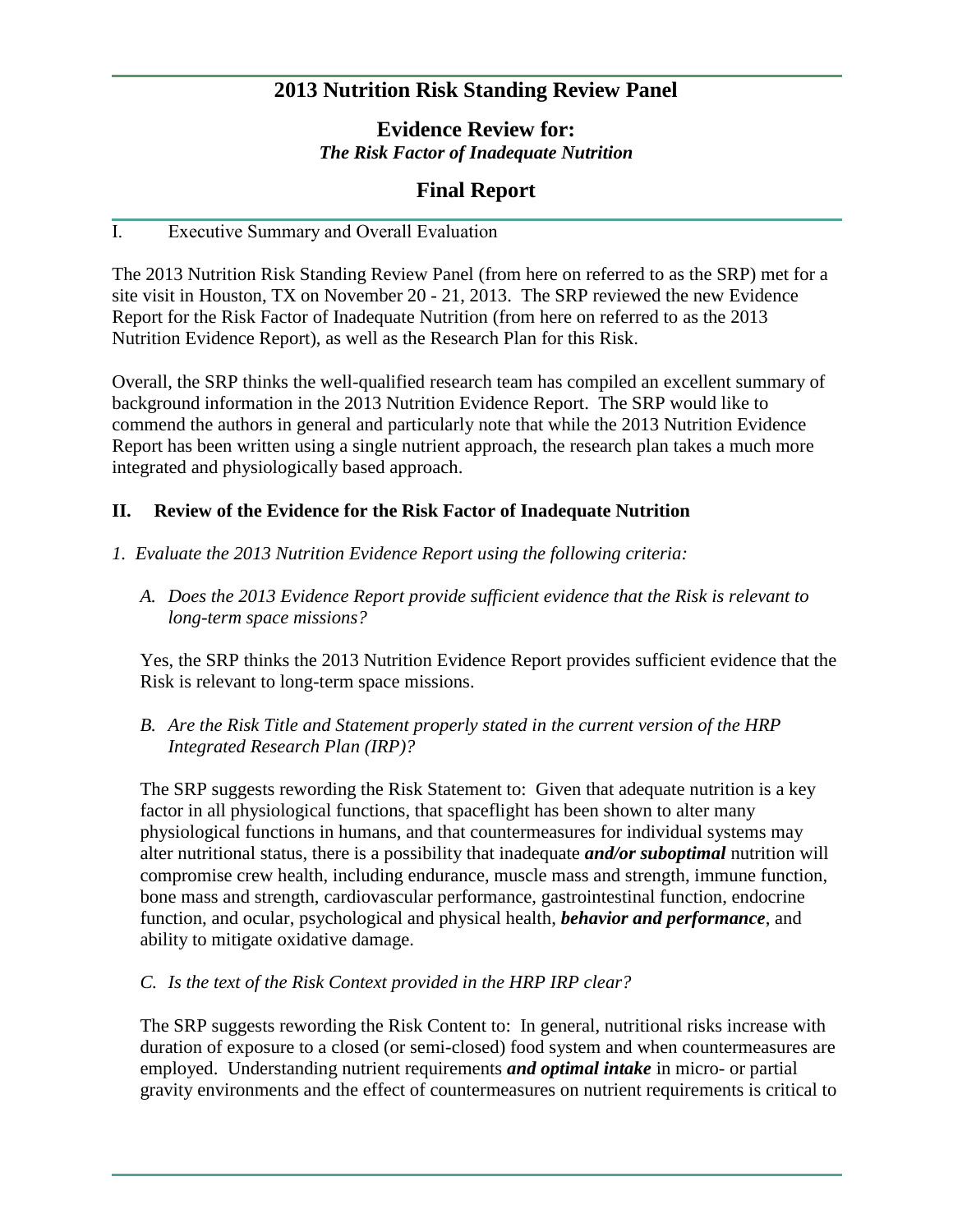ensure crew health and safety and mission success. Provision of these nutrients in safe amounts *(neither insufficient or excessive)* depends on provision of appropriate, palatable, foods with the stability of nutrients for the duration of the mission, and *on* actual intake of the nutrients, and *on* knowledge that countermeasures are not altering requirements.

## *D. Does the evidence base make the case for the knowledge-type gaps presented?*

Yes, the SRP thinks the evidence base makes the case for the knowledge-type gaps presented.

### *E. Are there any additional knowledge-type gaps that should be considered for this specific Risk?*

Yes, the SRP suggests adding the following knowledge-type gaps presented:

- i. No data on vitamin A.
- ii. Carotenoids.
- iii.  $pCO<sub>2</sub>$  issue need to be part of evidence and expanded.

Discuss possible consequences of high ambient  $CO<sub>2</sub>$ . Consider possibility of chronic respiratory acidosis development. That the combination of mild acidosis with zero gravity may have impact on bone and muscle metabolism.

- iv. No data on arterial pH
- v. Fish and bone (p. 101 of 2013 Nutrition Evidence Report). There should be a more detailed study of fatty acid profile in serum pre-, during and post flight to complement the dietary records, which are relatively insensitive, since body stores are slow to change.
- vi. Fish oil intake and fatty acid in blood omega 3, 6, 9.
- vii. Effects on reproductive hormone levels in both women and men.

## *F. Does the Evidence Report address relevant interactions between this Risk and others in the HRP IRP?*

The SRP was pleased with the interaction between the nutrition discipline and the bone discipline and encourages the nutrition discipline to look at other disciplines for relevant interactions. The SRP thought specifically of the Space Radiation Program Element and the Behavioral Health and Performance Element. The SRP also felt that in future presentations and reports the nutrition discipline could highlight their specific projects and interactions with the musculoskeletal discipline and perhaps discuss this in the context of "bone-muscle" interactions.

*G. Are the qualifications of the author(s) appropriate for identifying the evidence base necessary to characterize the given Risk?*

Yes, the SRP strongly believes that the team is very knowledgeable and has enough team members of different disciplines and backgrounds to make assessments.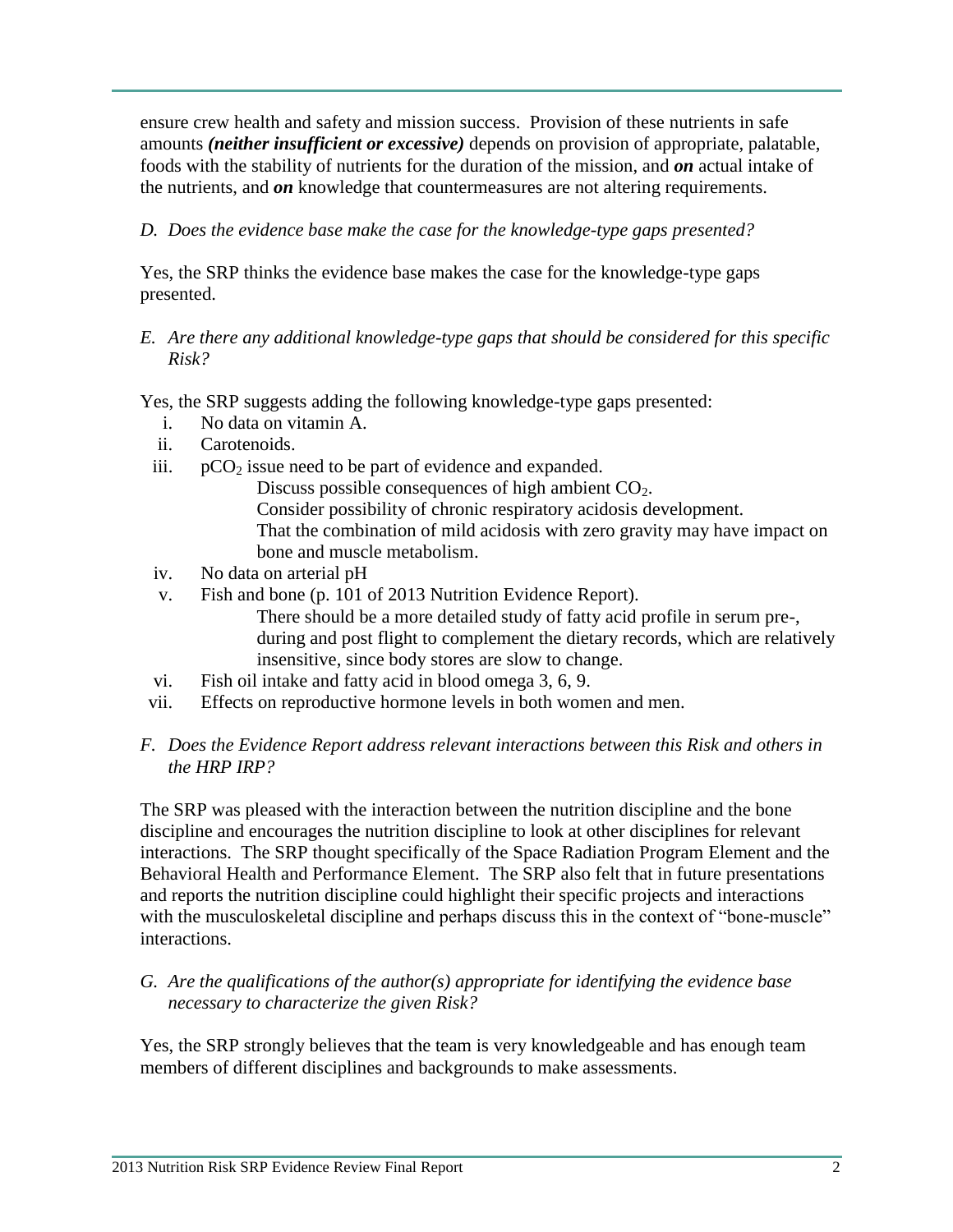*H. Is there information from other HRP disciplines that need to be included in the 2013 Nutrition Evidence Report?*

Comments included above in Section II. 1. F.

*I. Is the breadth of the cited literature sufficient?*

The SRP thinks that the authors have cited a comprehensive list of literature.

*J. What is the overall quality and readability of the 2013 Evidence Report?*

The SRP thought the 2013 Nutrition Evidence Report was well written, organized, and served its purpose well.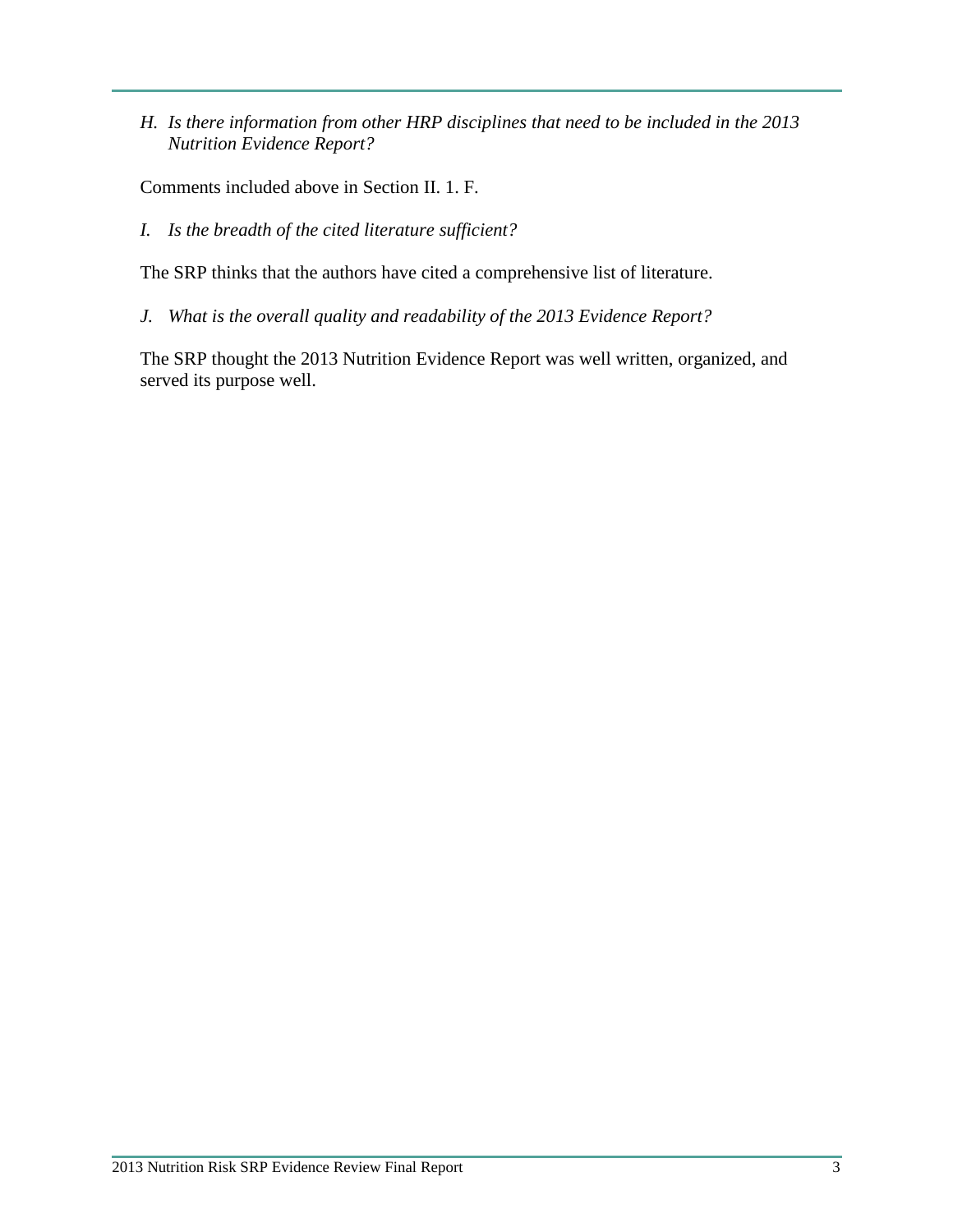## **VI. 2013 Nutrition Risk SRP Evidence Review: Statement of Task for the Risk Factor of Inadequate Nutrition**

In 2008, the Institute of Medicine reviewed NASA's Human Research Program Evidence Books that described the Risks that were identified in NASA's Human Research Program Requirements Document (PRD). The 2013 Evidence Report for the Risk of Inadequate Nutrition has not been reviewed since the last IOM review and there have been significant changes to the evidence base for the Risk.

The 2013 Nutrition Risk Standing Review Panel (SRP) is chartered by the Human Research Program (HRP) Chief Scientist to review the Evidence Report for the Risk of Inadequate Nutrition. The 2013 Nutrition Risk SRP will generate a final report of their analyses of the evidence base, including any recommendations on how to improve the current Evidence Report, and submit it to the HRP Chief Scientist. Your report will also be made available on the Human Research Roadmap (HRR) website.

## **The 2013 Nutrition Risk SRP is charged to:**

- 1. Evaluate the 2013 Nutrition Risk Evidence Report based on each of the following criteria:
	- A. Does the 2013 Evidence Report provide sufficient evidence that the Risk is relevant to long-term space missions?
	- B. Are the Risk Title and Statement properly stated in the current version of the HRP Integrated Research Plan (IRP)?
	- C. Is the text of the Risk Context provided in the HRP IRP clear?
	- D. Does the evidence base make the case for the knowledge-type gaps presented?
	- E. Are there any additional knowledge-type gaps that should be considered for this specific Risk?
	- F. Does the Evidence Report address relevant interactions between this Risk and others in the HRP IRP?
	- G. Are the qualifications of the author(s) appropriate for identifying the evidence base necessary to characterize the given Risk?
	- H. Is there information from other HRP disciplines that need to be included in the 2013 Evidence Report?
	- I. Is the breadth of the cited literature sufficient?
	- J. What is the overall quality and readability of the 2013 Evidence Report?
- 2. Provide comments on any important issues that are not covered by the criteria in #1 above.

#### **Additional information regarding this review:**

- 1. After the 2013 Nutrition Risk SRP members have received the review materials and had the opportunity to look over the documents, the panel members will participate in a conference call to discuss any issues, concerns, and expectations of the review process to start the review prior to the meeting.
	- A. Discuss the 2013 Nutrition Risk SRP Statement of Task and address questions about the SRP process.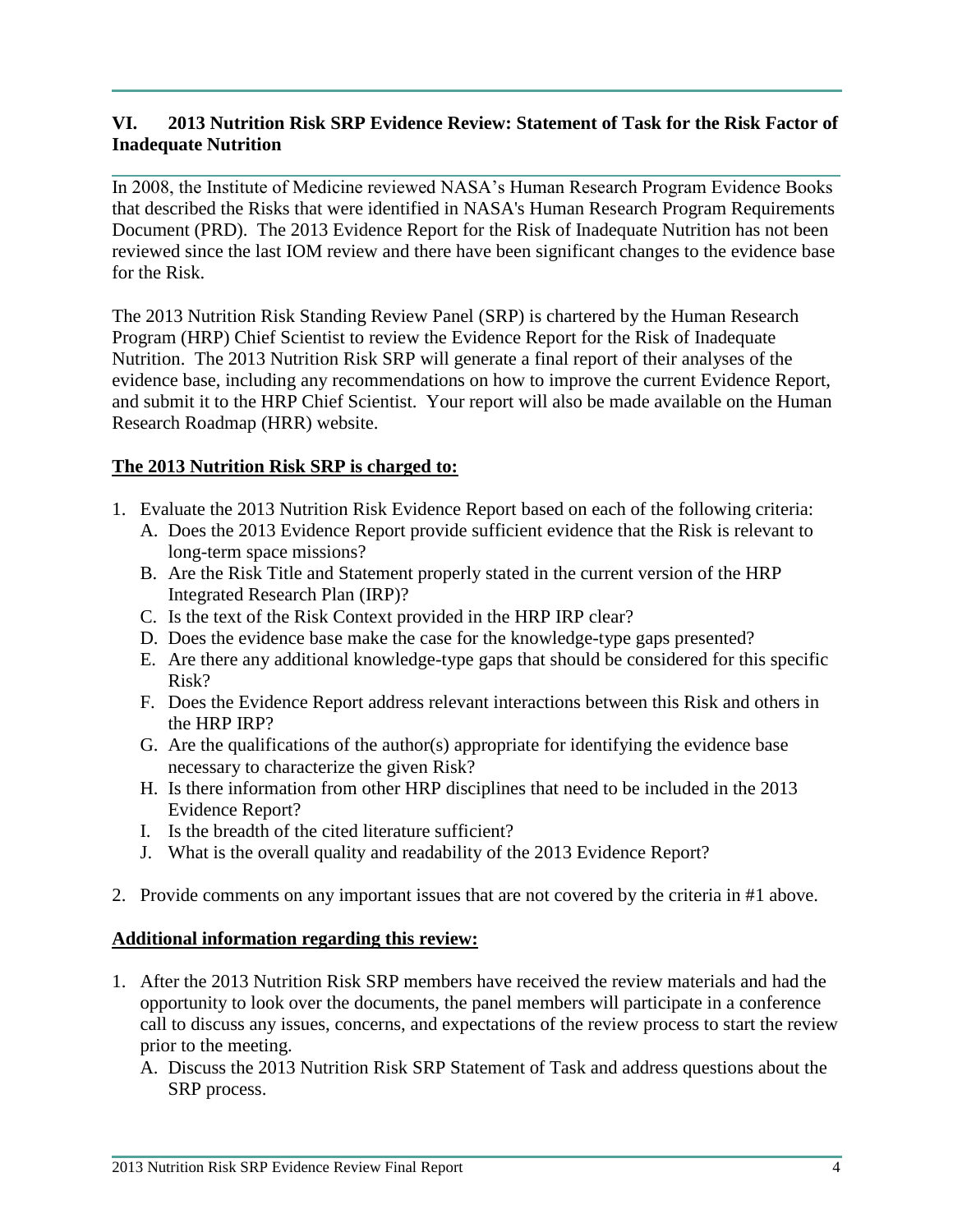- B. Identify any issues the 2013 Nutrition Risk SRP would like to have answered prior to or during the meeting.
- 2. Attend a meeting at the NASA JSC on November 20 21, 2013 to discuss the Evidence Report with the Human Health Countermeasures (HHC) Element. At this meeting, prepare a draft report that addresses each of the evaluation criteria listed in the panel charge (A-J) including any recommendations on how to improve the Evidence Report. Debrief the HRP Chief Scientist and a representative from the HHC Element on the salient points that will be included in the final report and specifically the items in the panel charge.
- 3. Prepare a draft final report (within one month of the site visit debrief) that contains a detailed evaluation of the Evidence Report specifically addressing items #1 and #2 of the SRP charge. The draft final report will be sent to the HRP Chief Scientist and he will forward it to the appropriate Element for their review. The HHC Element and the HRP Chief Scientist will have two business days to review the draft final report and identify any misunderstandings or errors of fact and then provide official feedback to the SRP. If any misunderstandings or errors of fact are identified, the SRP will have 10 business days to address them and finalize the 2013 SRP Final Report. The 2013 SRP Final Report will be submitted to the HRP Chief Scientist and copies will be provided to the HHC Element that sponsors the nutrition discipline and also made available to the other HRP Elements. The 2013 SRP Final Report will be made available on the HRR website [\(http://humanresearchroadmap.nasa.gov/\)](http://humanresearchroadmap.nasa.gov/).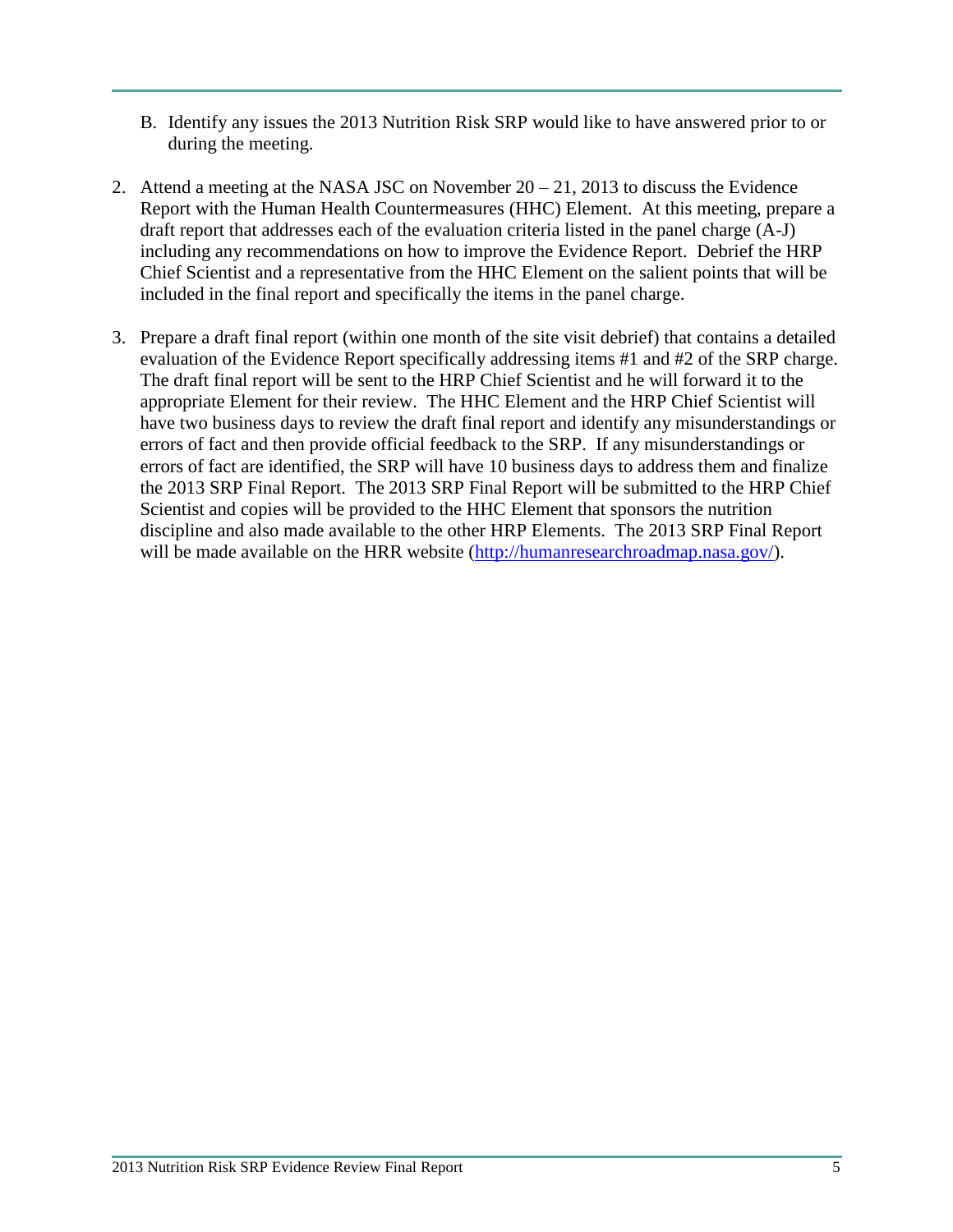# **To clarify, the Risk Statement and Risk Context are defined as follows:**

### **Risk Statement:**

"Given the CONDITION, there is a possibility that a CONSEQUENCE will occur".

Condition: a single phrase briefly describing current key circumstances, situations, etc. that are causing concern, doubt, anxiety, or uncertainty – something that keeps you up at night.

Consequence: a single phrase or sentence that describes the key, negative outcome(s) of the current conditions.

#### Notes:

The condition-consequence format provides a more complete picture of the Risk, which is critical during mitigation planning. The condition component focuses on what is currently causing concern. This is something that is true or widely perceived to be true. This component provides information that is useful when determining how to mitigate a Risk.

The consequence component focuses on the intermediate and long-term impact of the risk. Understanding the depth and breadth of the impact is useful in determining how much time, resources, and effort should be allocated to the mitigation effort.

A well-formed Risk Statement usually has only one condition, and has one or more consequences.

#### **Risk Context:**

Purpose: provide enough additional information about the Risk to ensure that the original intent of the Risk can be understood by other personnel, particularly after time has passed.

Description: capture additional information regarding the circumstances, events, and interrelationships not described in the Risk Statement.

An effective context captures the what, when, where, how, and why of the Risk by describing the circumstances, contributing factors, and related issues (background and additional information that are NOT in the Risk Statement).